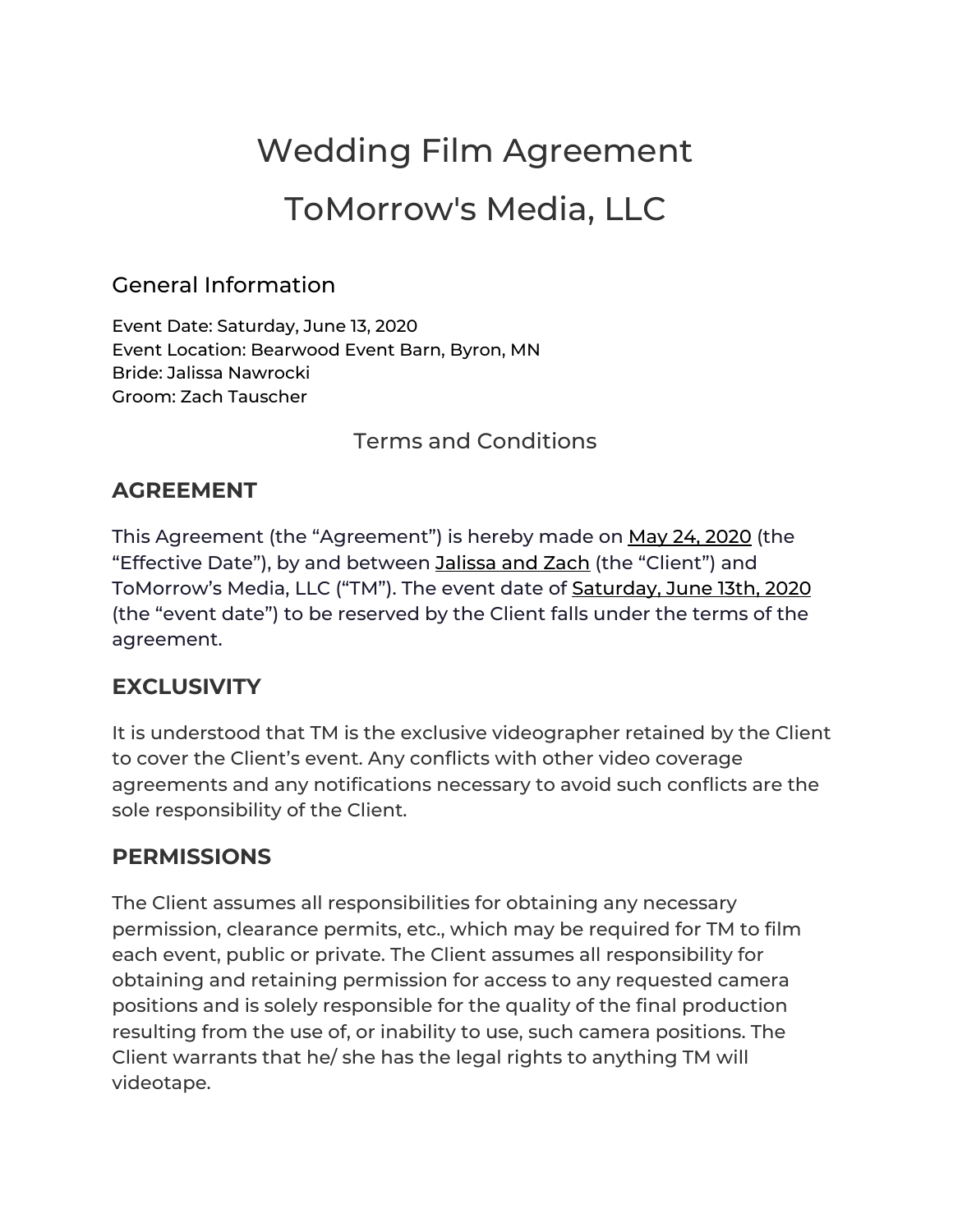## **COPYRIGHT**

TM reserves the right to use videos and photos for display and/or promotional purposes. All raw footage remains the exclusive property of TM. A single, unlimited license is granted to the Client for use of the final product delivered however they so choose.

## **ARTISTIC STYLE**

On its own behalf and on behalf of the subject: The Client acknowledges that he/she is familiar with TM's portfolio and is requesting services with knowledge of the company's style and that the company's work is constantly evolving; that the company's services are of a unique and artistic nature; that the film may be different from videos done by the company in the past; and that in creating the videos we shall use our own creative artistic judgment to create videos consistent with our vision of the event, which may be different from the Client's. Accordingly, the Client acknowledges that the videos shall not be subject to rejection on the basis of taste or aesthetic criteria. TM will work with the Client to get feedback and input, but will retain full creative control.

## **CREATIVE CONTROL**

The Client has critically viewed samples of TM's video work and hereby grants full editorial and production control to TM for all aspects of the production and post-production services for the event. In the event a particular segment of the event is either not recorded, partially recorded, or not a part of the edited final film, it is at the sole discretion of TM as the exclusive producer of the event video recording. Changes requested to the final video after delivery to the Client are subject to the normal hourly editing rate of \$100/hour.

## **PERSONAL PROPERTY**

All personal property provided by the Client to TM for utilization in the filming or post-production of their film is received by TM at the complete and total risk of the Client. TM will make every effort to ensure the safekeeping of the Client's personal property while in its possession and return safely to the Client.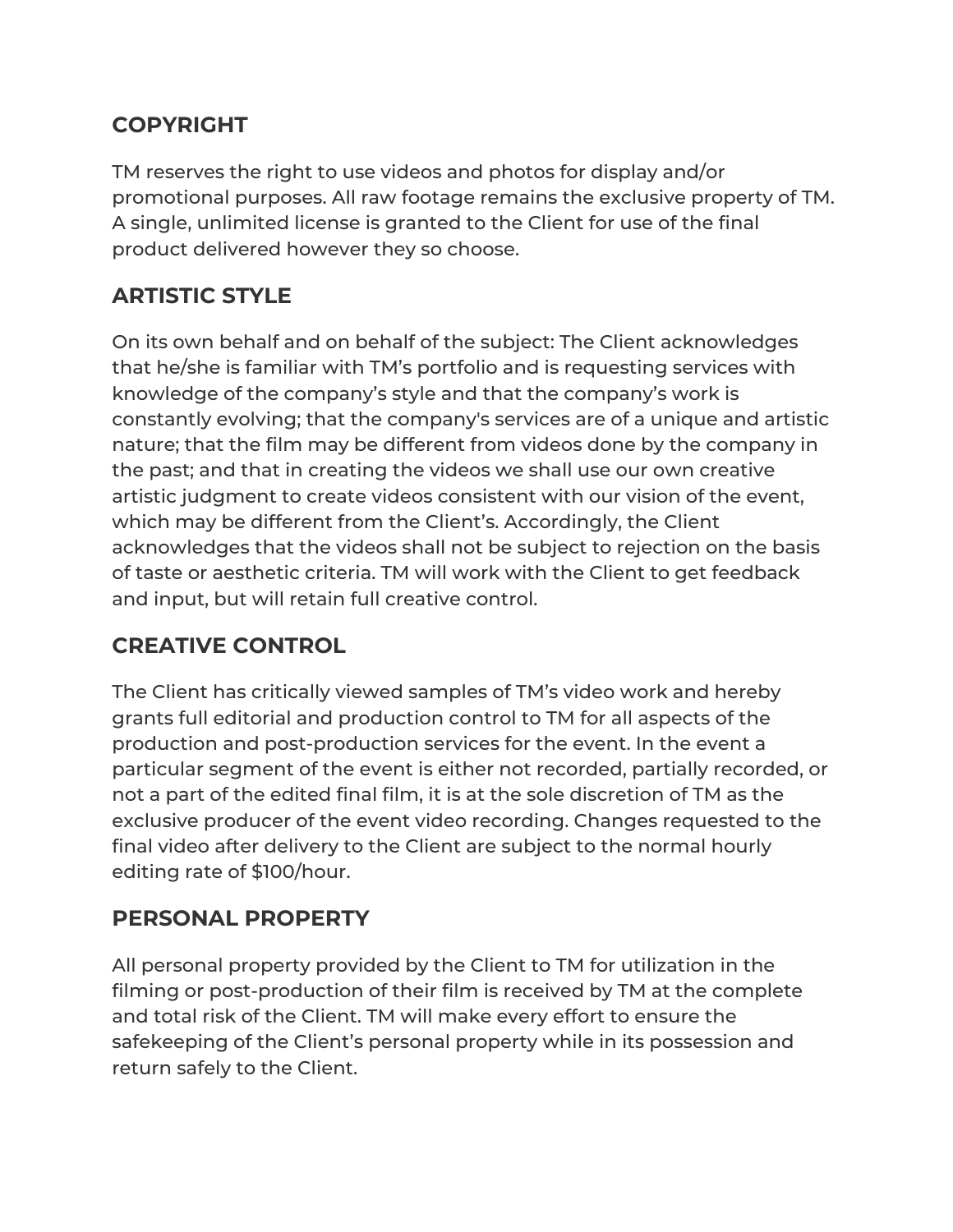#### **MEALS**

A meal is to be provided to each videographer or assistant that is onsite for the duration of the event by the Client. This meal should be consumed at the same time at which the Client is consuming their meal. This is to ensure that no events or moments are missed and we can capture all important moments.

## **TRAVEL COSTS**

All travel within 100 miles of the location of TM (Woodbury, MN) is included in package costs. Any travel outside of 100 mile radius is subject to a \$1/mile (starting from the location of TM) fee payable by the Client. If TM deems it necessary that they will need to stay overnight, before or after the event, the Client is responsible for all costs associated with, but not limited to, the cost of lodging, rental vehicles, flights, etc. The Client will be notified and responsible for these costs at the due date that is 1 week prior to the event. If any unforeseen travel expenses arise (such as parking, access fees, baggage fees, etc.) the Client will be properly notified and responsible for the costs.

### **RESCHEDULING**

If the Client chooses to reschedule to a different date than originally agreed upon, TM will make EVERY EFFORT to work with the Client in making the rescheduling process as smooth as possible. If the Client chooses a new date that falls under different pricing (ie. change in year, package availability, etc), the Client is responsible for the new total fee. If the Client chooses a new date in which TM is not available, the down payment will be forfeited.

## **CANCELLATION**

In the event of a cancellation, the Client forfeits the down payment at the discretion of TM. If cancellation occurs within 30 days of the event, all payments agreed upon will still be due in full at the discretion of TM.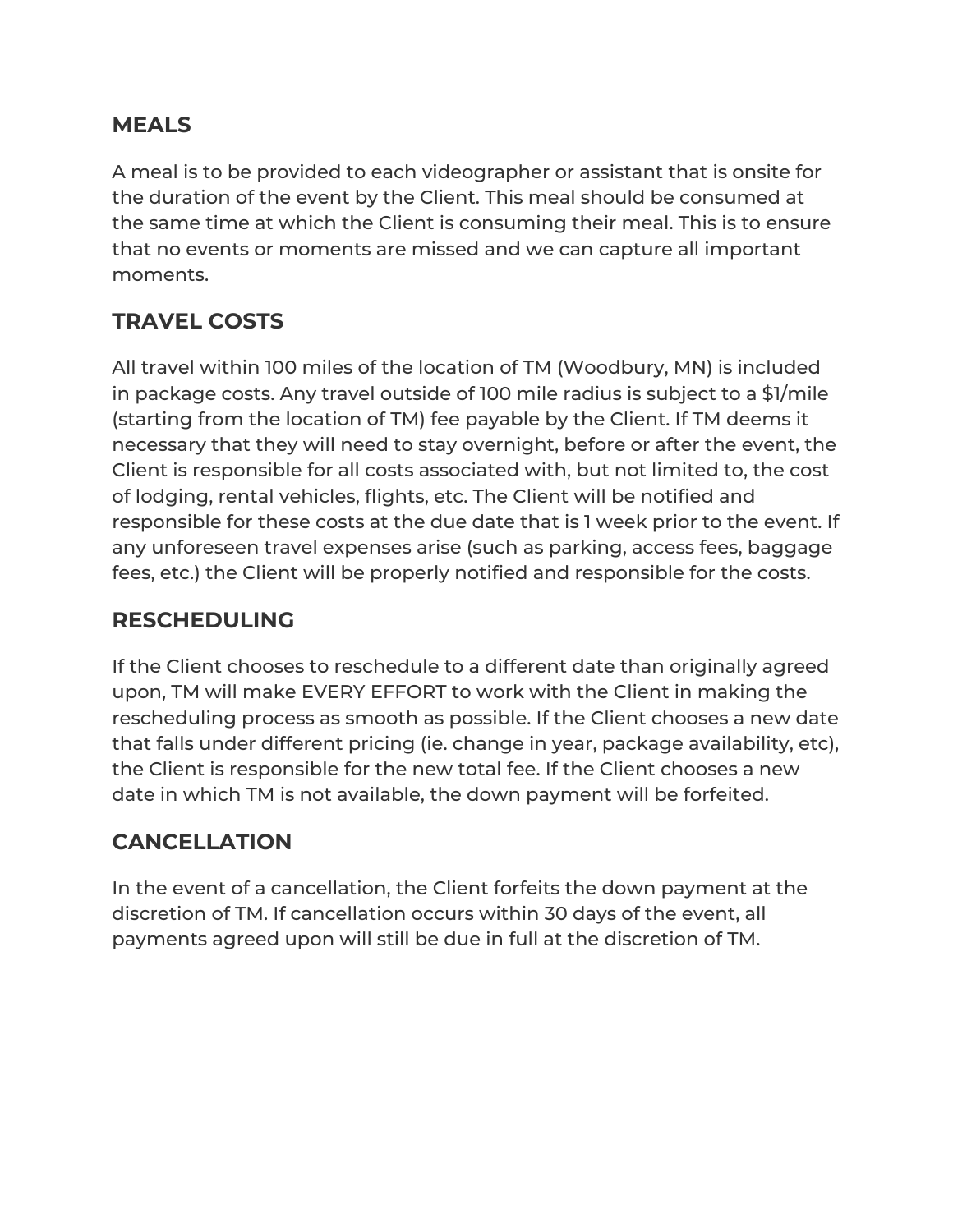#### **WELL BEING**

TM reserves the right to leave the event and terminate this agreement at any time should they feel that their well-being is in question. TM will properly notify the Client of the issue and seek resolution prior to leaving the event.

## **COMPLETION SCHEDULE**

The Client is aware that post production takes significant time to complete and the delivery of the final product is guaranteed in digital format within 6-8 weeks of the event date. TM will make every effort to complete the final product in a timely manner and deliver it to the Client. Any and all physical products purchased by the Client will be sent out by TM immediately following the delivery and final approval of the digital products by the Client.

#### **UPGRADES**

The cost of any upgrades chosen by the Client that was not agreed upon in this agreement will be added on to the total fee due 1 week prior to the event date. The cost of any upgrades added within 1 week of the event, or after the final balance is due, will be due immediately. If an upgrade is added on site during the event, the cost will be due within 7 days of the event. The cost of any upgrades added AFTER the event will be due immediately.

#### **LIMITED LIABILITY**

TM warrants and declares that every effort will be made to provide high quality video services. In the unlikely event that TM becomes unable to work the event for any reason, TM will make every reasonable effort to secure a replacement videographer at a cost that is similar to the fees agreed upon. In such an event, Client releases TM from all terms of this Agreement. It shall be the Client's responsibility to cover the cost of the replacement videographer, even if the cost is more than the Total Fee that has been agreed upon. If the situation should occur that a suitable replacement is not found, responsibility and liability is limited to the return of all payments received for the event. TM takes the utmost care with respect to capturing,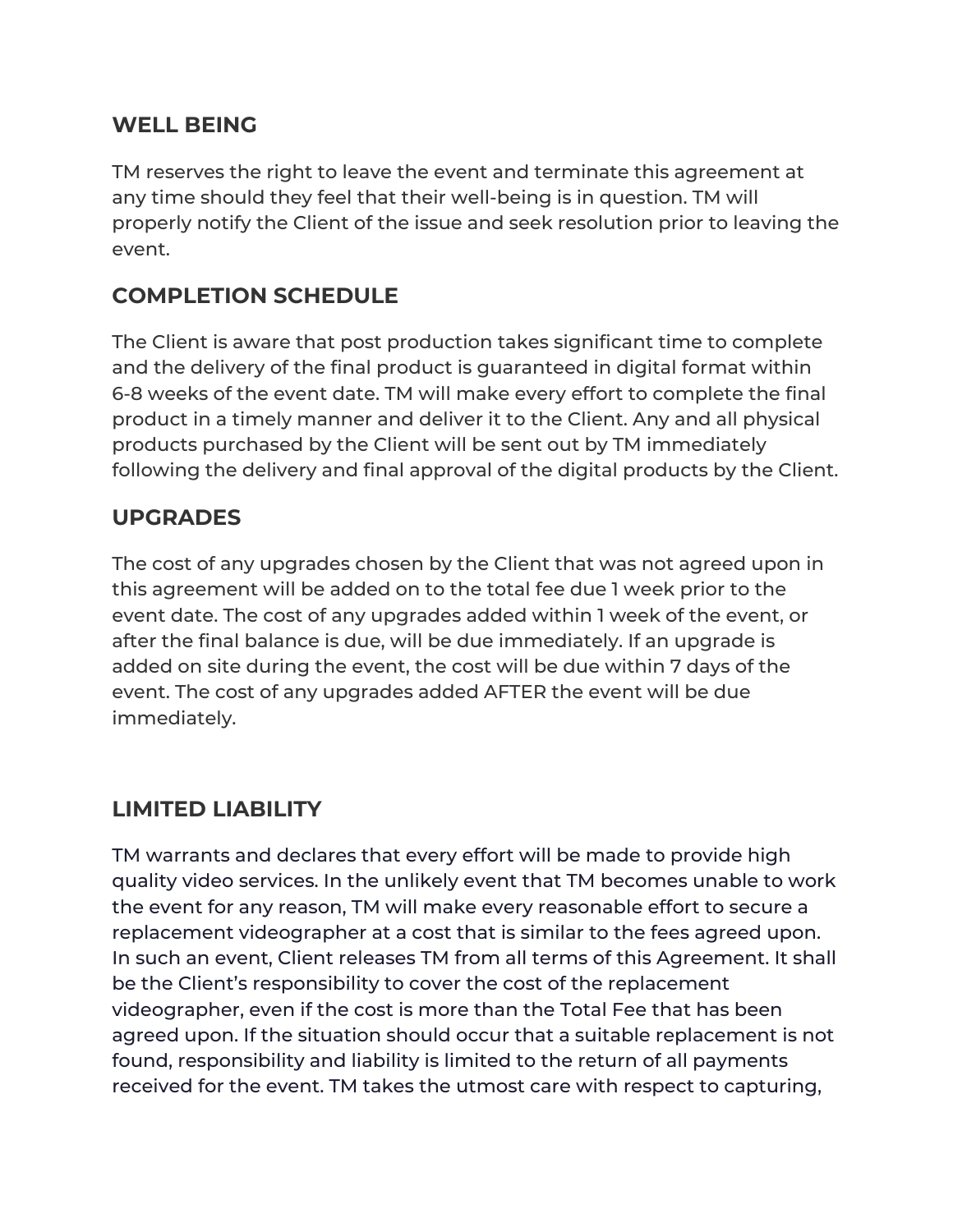transporting and processing of the digital files and videos. However, in the unlikely event that videos/files have been lost, stolen, or destroyed for reasons within or beyond TM's control, TM's liability is limited to the prorated amount of the clips lost based on the percentage of total number of originals captured and the Total Fee. TM uses industry standard methods of protecting their equipment and work product. However, in the unlikely event that a mechanical failure or loss in any way should occur to TM's equipment and/or work product, and we are unable to provide the Client with the agreed upon video services and/or products, responsibility and liability is limited to the return of all payments received for the event. TM and the Client agree that TM shall not be responsible for any other damages, emotional or otherwise.

#### **INDEMNITY**

TM shall not be responsible for any loss of or damage to property of Client, its employees, agents, contractors, invitees, licensees or assigns nor for any personal injury to Client or their officers, directors, employees, agents, contractors, licensees and/or invitees. In no event shall TM be liable to Client for any incidental, consequential, indirect, or punitive damages regardless of whether such liability is based on breach of agreement, tort, strict liability, breach of warranties or otherwise.

## **COSTS & FEES**

All video pricing is subject to any and all local sales tax which will be automatically calculated on the invoice, which is not included below.

|                                    | <b>DUE DATE</b> | <b>AMOUNT DUE</b> |
|------------------------------------|-----------------|-------------------|
| Package Total                      | $6 - 6 - 2020$  | \$1,500.00        |
| Ad-Ons (Full day coverage upgrade) | $6 - 6 - 2020$  | \$1,000.00        |
| <b>Initial Travel Costs</b>        | N/A             | \$0.00            |
| Non-refundable down payment        | Date of Signing | \$750.00          |
| Total amount due*                  | 6-6-2020        | \$2,500.00        |

**\*Tax is not included in this figure**